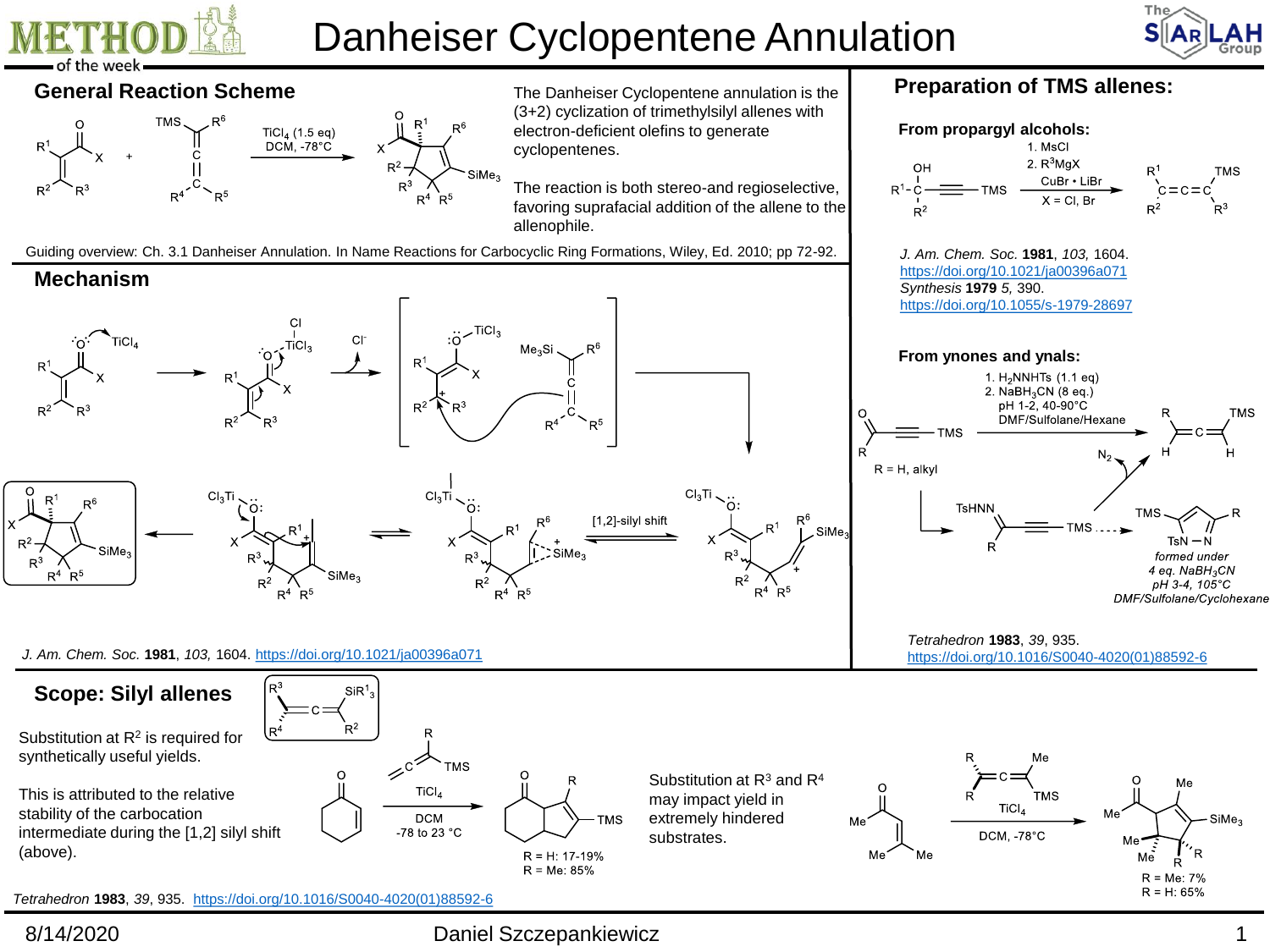



# **Scope: Electrophiles**

Esters are tolerated, albeit at much slower reaction rates than ketones. Carboxylic acids will not react, although the analogous product can be formed from a two-step procedure beginning with an acyl silane: Propargylic ketones can be used to form cyclopentadienes:



With the use of bulky silanes to discourage desilylation, aldehydes can form dihydrofurans:





#### **Limitations:**

α,Ꞵ-unsaturated aldehydes will give a complex mixture of products, whereas some electron-deficient as nitroalkenes will give acyclic products as a result of desilylation.

**Enantioselective variants** for this transformation have been reported. Towards dihydrofurans: *J. Am. Chem. Soc.* **2001**, *123*, 12095. <https://doi.org/10.1021/ja011983i> Towards dihydropyrroles: *Org. Lett.* **2005,** *7*,1051. <https://doi.org/10.1021/ol047343c>

**TMS TMS** 



Furans: *J. Am. Chem. Soc. 1989, 111,* 4407. <https://doi.org/10.1021/ja00194a040> Acyl Silanes: *Tetrahedron Letters* **1985***,* 26, 2513. [https://doi.org/10.1016/S0040-4039\(00\)98824-5](https://doi.org/10.1016/S0040-4039(00)98824-5) General Scope: *Tetrahedron* **1983**, *39*, 935. [https://doi.org/10.1016/S0040-4020\(01\)88592-6](https://doi.org/10.1016/S0040-4020(01)88592-6)

Isooxazoles: Heterocycles 1987, 25, 277. <https://doi.org/10.3987/S-1987-01-0277> Dihydrofurans/pyrroles: J. Am. Chem. Soc. 1985, 107, 7234. <https://doi.org/10.1021/ja00310a109>

8/14/2020 Daniel Szczepankiewicz